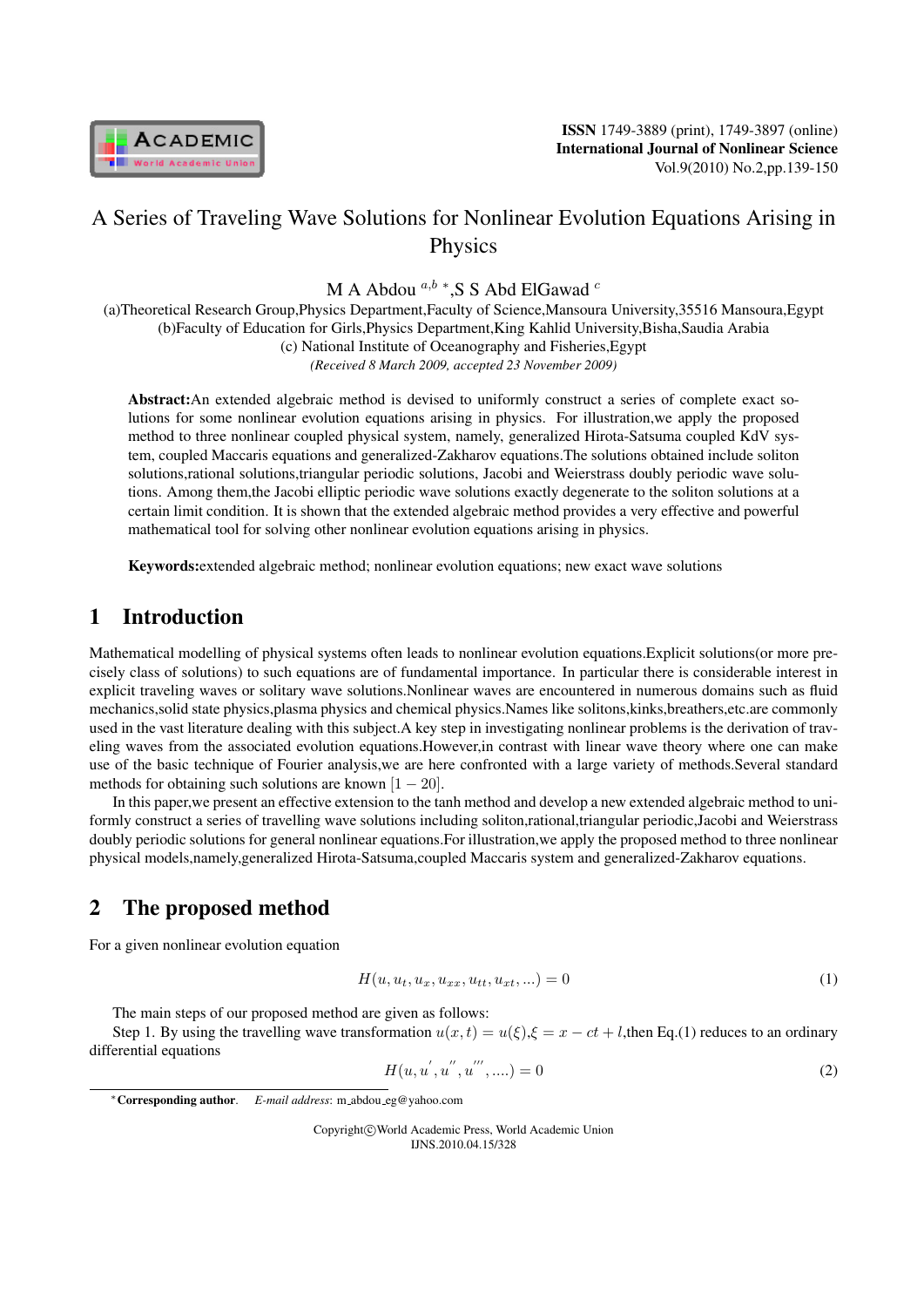Step 2. We introduce a new variable  $\phi = \phi(\xi)$  which is a solution of the following first order ODE

$$
\phi' = \sqrt{\sum_{j=0}^{r} h_j \phi^j}
$$
 (3)

Then the derivatives with respect to the variable  $\xi$  become the derivatives with respect to the variable  $\phi$  as

$$
\frac{d}{d\xi} = \sqrt{\sum_{j=0}^{r} h_j \phi^j} \frac{d}{d\phi}, \qquad \frac{d^2}{d\xi^2} = \frac{1}{2} \sum_{j=1}^{r} j h_j \phi^{j-1} \frac{d}{d\phi} + \sum_{j=0}^{r} j h_j \phi^j \frac{d^2}{d\phi^2}
$$
(4)

Step 3. The next crucial step is that the solution we are looking for is expresed in the form

$$
u(\xi) = a_0 + \sum_{i=1}^n [a_i \phi^i(\xi) + b_i \phi^{-i}(\xi) + c_i \phi^{i-1}(\xi) \phi'(\xi) + d_i \phi^{-i}(\xi) \phi'(\xi)],
$$
\n(5)

where  $a_0, a_i, b_i, c_i, d_i$  are constants to be determined later. Balancing the higest derivative term with nonlinear term in (2), we obtain a relation between the positive integers  $n$  and  $r$ , from which the different possible values of  $n$  and  $r$  can be obtained.For example,in the case of KdV equation

$$
u_t + 6uu_x + u_{xxx} = 0,
$$

we have

$$
r = n + 2\tag{6}
$$

If we take  $n = 1$  and  $r = 3$  in Eq.(6), we may use the following series expansion as a solution of KdV equation

$$
u(\xi) = a_0 + a_1 \phi(\xi) + b_1 \phi^{-1}(\xi) + c_1 \phi'(\xi) + d_1 \phi^{-1}(\xi) \phi'(\xi),
$$
  

$$
\phi'(\xi) = \sqrt{h_0 + h_1 \phi(\xi) + h_2 \phi(\xi)^2 + h_3 \phi(\xi)^3}
$$

Similarly, if we take  $n = 2, r = 4$  in Eq.(6), we have

$$
u(\xi) = a_0 + a_1 \phi(\xi) + a_2 \phi^2(\xi) + b_1 \phi^{-1}(\xi) + b_2 \phi^{-2}(\xi) + c_1 \phi'(\xi) + c_2 \phi'(\xi) \phi(\xi) + d_1 \phi^{-1}(\xi) \phi'(\xi) + d_2 \phi^{-2}(\xi) \phi'(\xi),
$$
  

$$
\phi'(\xi) = \sqrt{h_0 + h_1 \phi(\xi) + h_2 \phi(\xi)^2 + h_3 \phi(\xi)^3 + h_4 \phi(\xi)^4}
$$
(7)

Step 4. Inserting (3) into (2) and then setting the coefficients of all powers of  $\phi^i$  and  $\phi^i\sqrt{\sum_{j=0}^rh_j\phi^j}$   $(i=0,1,...n)$ ,  $(j=0,1,...n)$  $(0,1,...,r)$  to zero,we will get a system of algebraic equations, from which the constants  $a_0,a_i,b_i,c_i,d_i$  and  $\xi$  can be found explicitly.Step 5.Substituting the values  $a_0, a_i, b_i, c_i$  and  $d_i$  obtained in Step(4) back into Eq.(5) and then solving it,we may get its all possible solutions. In this paper, we only consider the case  $r = 4$  and hence

$$
\phi'(\xi) = \sqrt{h_0 + h_1 \phi(\xi) + h_2 \phi(\xi)^2 + h_3 \phi(\xi)^3 + h_4 \phi(\xi)^4}
$$
\n(8)

By considering different values of *ℎ*0,*ℎ*1,*ℎ*2,*ℎ*<sup>3</sup> and *ℎ*4,we have the following results: Case A.Eq.(7) admits two kinds of polynomials solutions as follows

$$
\phi_1 = \sqrt{h_0} \xi, h_1 = h_2 = h_3 = h_4 = 0, h_0 > 0 \tag{9}
$$

$$
\phi_2 = -\frac{h_0}{h_1} + \frac{1}{4}h_1\xi^2, h_2 = h_3 = h_4 = 0, h_1 \neq 0
$$
\n(10)

Case B.Eq.(7) admits two kinds of exponential soliutions,namely,

$$
\phi_3 = -\frac{h_1}{2h_2} + \exp(\sqrt{h_2}\xi), h_3 = h_4 = 0, h_0 = \frac{h_1^2}{4h_2}, h_2 > 0 \tag{11}
$$

$$
\phi_4 = \frac{h_3}{2h_4} exp(\frac{h_3}{2\sqrt{-h_4}} \xi), h_0 = h_1 = h_2 = 0, h_4 > 0 \tag{12}
$$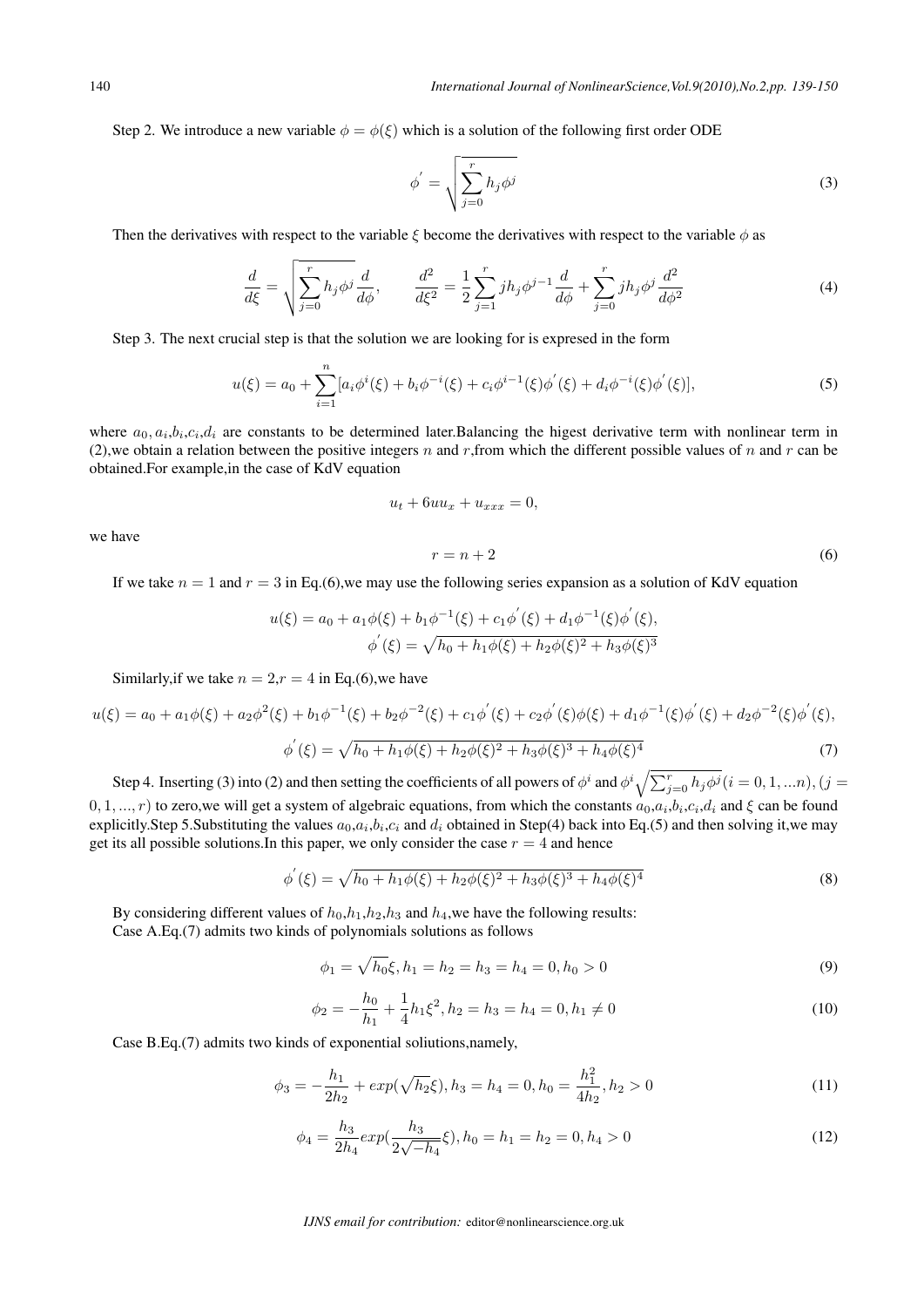Case C.Eq.(7) admits two kinds of rationals, namely,

$$
\phi_5 = -\frac{1}{\sqrt{h_4}} \xi, h_0 = h_1 = h_2 = h_3 = 0, h_4 > 0 \tag{13}
$$

$$
\phi_6 = -\frac{4h_3}{h_3^2 \xi^2 - 4h_4}, h_0 = h_1 = h_2 = 0 \tag{14}
$$

Case D.Eq.(7) admits the triangular solutions as follows

$$
\phi_7 = -\frac{h_1}{2h_2} + \frac{h_1}{2h_2} sin(\sqrt{-h_2}\xi), h_0 = h_3 = h_4 = 0, h_2 < 0,\tag{15}
$$

$$
\phi_8 = \sqrt{\frac{-h_0}{h_2}} \sin(\sqrt{-h_2}\xi), h_1 = h_3 = h_4 = 0, h_2 > 0, h_0 < 0,
$$
\n(16)

$$
\phi_9 = \sqrt{\frac{-h_2}{h_4}} sec(\sqrt{-h_2} \xi), h_0 = h_1 = h_3 = 0, h_2 < 0, h_4 > 0,
$$
\n(17)

$$
\phi_{10} = -\frac{h_2}{h_3} sec^2(\frac{\sqrt{-h_2}}{2}\xi), h_0 = h_1 = h_4 = 0, h_2 < 0,\tag{18}
$$

$$
\phi_{11} = \sqrt{\frac{h_2}{2h_4}} \tan(\sqrt{h_2/2}\xi), h_1 = h_3 = 0, h_0 = \frac{h_2^2}{4h_4}, h_2 > 0, h_4 > 0
$$
\n(19)

Case E.Eq.(7) admits the kinds of hyperbolic solutions,namely,

$$
\phi_{12} = -\frac{h_1}{2h_2} + \frac{h_1}{2h_2} \sinh(2\sqrt{h_2}\xi), h_0 = h_3 = h_4 = 0, h_2 > 0,
$$
\n(20)

$$
\phi_{13} = \sqrt{\frac{h_0}{h_2}} \sinh(\sqrt{h_2}\xi), h_1 = h_3 = h_4 = 0, h_2 > 0, h_0 > 0,
$$
\n(21)

$$
\phi_{14} = \sqrt{-\frac{h_2}{h_4}} sech(\sqrt{h_2}\xi), h_0 = h_1 = h_3 = 0, h_2 > 0, h_4 < 0,
$$
\n(22)

$$
\phi_{15} = -\frac{h_2}{h_3} sech^2(\frac{\sqrt{h_2}}{2}\xi), h_0 = h_1 = h_4 = 0, h_2 > 0,
$$
\n(23)

$$
\phi_{16} = \sqrt{-\frac{h_2}{2h_4}} \tanh(\sqrt{-h_2/2}\xi), h_1 = h_3 = 0, h_0 = \frac{h_2^2}{4h_4}, h_2 < 0, h_4 > 0 \tag{24}
$$

Case F.Eq.(7) admits three Jacobi elliptic function solutions as follows

$$
\phi_{17} = \sqrt{-\frac{h_2 m^2}{h_4 (2m^2 - 1)}} cn(\sqrt{\frac{h_2}{(2m^2 - 1)}} \xi), h_4 < 0, h_2 > 0, h_1 = h_3 = 0, h_0 = \frac{m^2 h_2^2 (m^2 - 1)}{h_4 (2m^2 - 1)^2},
$$
(25)

$$
\phi_{18} = \sqrt{-\frac{h_2 m^2}{h_4 (m^2 + 1)}} sn(\sqrt{-\frac{h_2}{(m^2 + 1)}} \xi), h_4 > 0, h_2 < 0, h_1 = h_3 = 0, h_0 = \frac{h_2 m^2}{h_4 (m^2 + 1)^2},
$$
(26)

$$
\phi_{19} = \sqrt{-\frac{h_2}{h_4(2-m^2)}} dn(\sqrt{\frac{h_2}{(2-m^2)}}\xi), h_4 < 0, h_2 > 0, h_0 = \frac{h_2^2(1-m^2)}{h_4(m^2-2)^2}, h_1 = h_3 = 0
$$
\n(27)

As  $m \to 1$ ,the Jacobi elliptic periodic solutions degernerates to hyperbolic functions,i.e.  $sn(\xi) = tanh(\xi)$ ,  $cn(\xi) =$  $sech(\xi)$  and  $dn(\xi) = sech(\xi)$ . When  $m \to 0$ , the Jacobi elliptic periodic solutions degernerate to triangular functions, i.e.  $sn(\xi) = sin(\xi)$ ,  $cn(\xi) = cos(\xi)$  and  $dn(\xi) = 1$ .

Case G.Eq.(7) admits a Weierstrass elliptic function solution

$$
\phi_{20} = \psi(\frac{\sqrt{h_3}}{2}\xi, g_2, g_3), h_2 = h_4 = 0, h_3 > 0
$$
\n(28)

where  $g_2 = -\frac{4h_1}{h_3}$  and  $g_3 = -\frac{4h_0}{h_3}$ .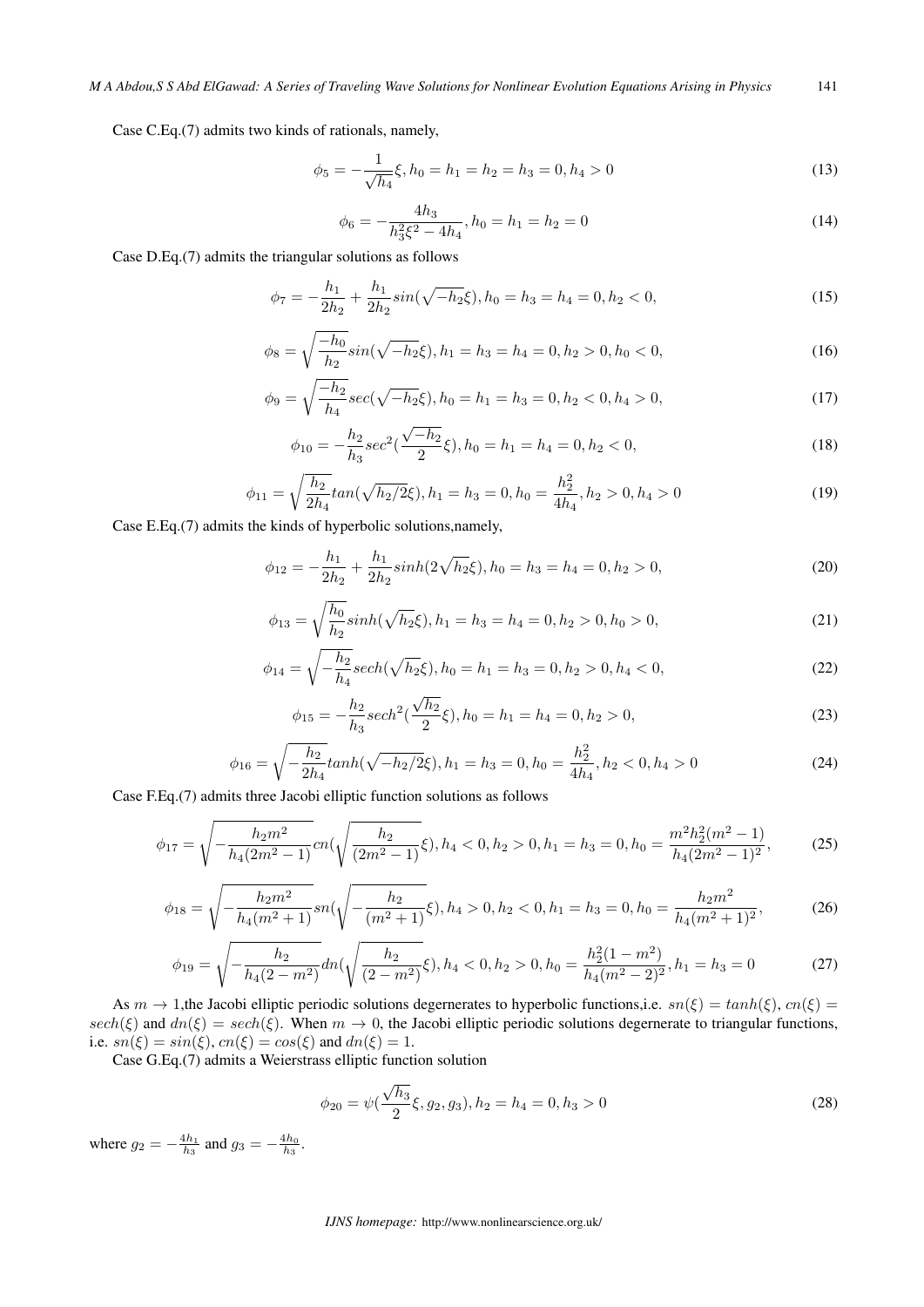## 3 New applications

In this section,we will demonstrate our proposed approach on three nonlinear evolution equations arising in physics ,namely,generalized Hirota-Satsuma coupled KdV system,coupled Maccaris equations and generalized-Zakharov equations.

#### 3.1 Example(1).Generalized Hirota-Satsuma coupled KdV system

Let us first consider the Hirota-Satsuma coupled KdV system [13]

$$
u_t = \frac{1}{4}u_{xxx} + 3uu_x + 3(w - v^2)_x, \qquad v_t = -\frac{1}{2}v_{xxx} - 3uv_x, \qquad w_t = -\frac{1}{2}w_{xxx} - 3uw_x \tag{29}
$$

When  $w = 0$ , Eqs.(29) reduce to be the well-known Hirota-Satsuma coupled KdV system. We seek travelling wave solutions for Eqs.(29) in the form

$$
u(x,t) = u(\xi), v(x,t) = v(\xi), w(x,t) = w(\xi), \xi = k(x - ct)
$$
\n(30)

Substituting Eq.(30) into (29) yields an ODE as

$$
-cku' = \frac{1}{4}k^3u''' + 3kuu' + 3k(w - v^2)',
$$
\n(31)

$$
-ckv' = -\frac{1}{2}k^3v''' - 3kuv',
$$
\n(32)

$$
-ckw' = -\frac{1}{2}k^3w''' - 3kuw'
$$
\n(33)

Let

$$
u = \alpha v^2 + \beta_0 v + \gamma, w = A_0 v + B_0,
$$
\n(34)

where  $\alpha$ , $\gamma$ , $\beta$ <sub>0</sub>, $A$ <sub>0</sub> and  $B$ <sub>0</sub> are constants.Inserting Eq.(34) into (32) and (33) and integrating once we know that (33) and (34) give rise to the same equation

$$
k^{2}v'' = -2\alpha v^{3} - 3\beta_{0}v^{2} + 2(c - 3\gamma)v + k_{1},
$$
\n(35)

where  $k_1$  is an integration constant. Integrating (35) once again we have

$$
k^{2}v^{'2} = -\alpha v^{4} - 2\beta_{0}v^{3} + 2(c - 3\gamma)v^{2} + 2k_{1}v + k_{2},
$$
\n(36)

where  $k_2$  is an integration constant. By means of Eqs.(34-36) we get

$$
k^{2}u'' = 2\alpha k^{2}v'^{2} + k^{2}(2\alpha v + \beta_{0})v'' = 2\alpha[-\alpha v^{4} - 2\beta_{0}v^{3}
$$

$$
+2(c - 3\gamma)v^{2} + 2k_{1}v + k_{2}] + (2\alpha v + \beta_{0})[-2\alpha v^{3} - 3\beta_{0}v^{2} + 2(c - 3\gamma)v + k_{1}]
$$
(37)

Integrating (31) once we have

$$
\frac{1}{4}k^2u'' + \frac{3}{2}u^2 + cu + 3(w - v^2) + k_3 = 0,
$$
\n(38)

where  $k_3$  is an integration constant.Inserting (34) and (37) into (38) gives

$$
3\alpha c - 3\alpha \gamma + \frac{3}{4}\beta_0^2 - 3 = 0, \qquad \frac{1}{2}[\alpha k_1 + \beta_0 c + \gamma \beta_0) + A_0 = 0,
$$
  

$$
\frac{1}{4}(2\alpha k_2 + \beta_0 k_1) + \frac{3}{2}\gamma^2 + c\gamma + 3B_0 + k_3 = 0
$$
 (39)

Let

$$
k_1 = \frac{1}{2\alpha^2} [\beta_0^3 + 2c\alpha\beta_0 - 6\alpha\beta_0\gamma), \qquad v(\xi) = aP(\xi) - \frac{\beta_0}{2\alpha}
$$
 (40)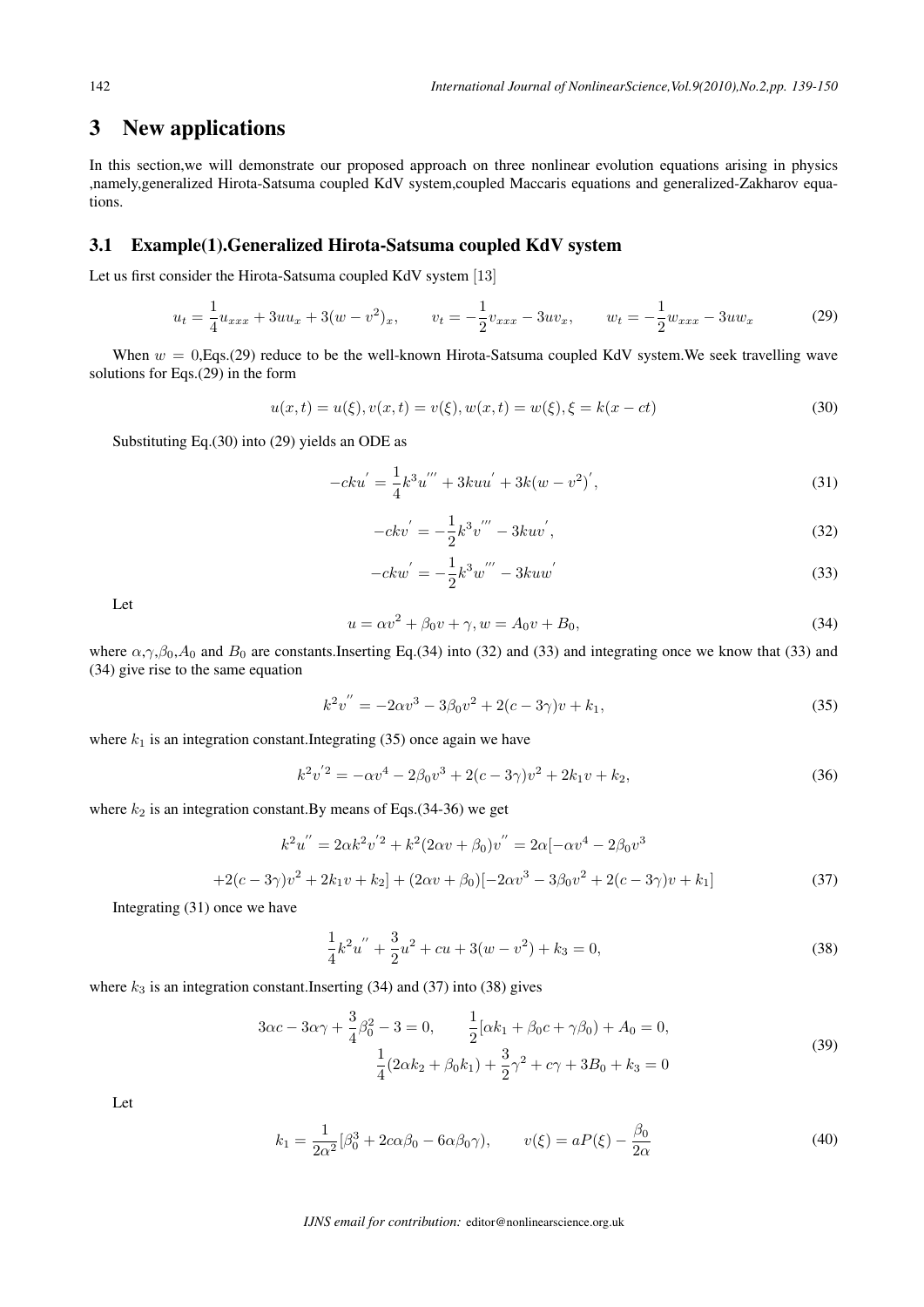Therefore from Eq.(39),we have

$$
k^2 P^{''}(\xi) - a\left(\frac{3\beta_0^2}{2\alpha} + 2c - 6\gamma\right)P(\xi) + 2\alpha a^3 P^3(\xi) = 0\tag{41}
$$

By virtue of the technique of solution,we assume that the solution of Eq.(41) in the series form is

$$
P(\xi) = a_0 + a_1 \phi(\xi) + b_1 \phi^{-1}(\xi) + c_1 \phi'(\xi) + d_1 \phi^{-1}(\xi) \phi'(\xi),
$$
\n(42)

where  $\phi(\xi)$  satisfies Eq.(7), $a_0$ , $a_1$ , $b_1$ , $c_1$  and  $d_1$  are constants to be later determined .Substituting (42) along with (8) into (41) and setting the coefficients of all powers of  $\phi^i$  and  $\phi^i \sqrt{\sum_{j=0}^r h_j \phi^j}$ , we will get a system of algebraic equations for  $a_0,a_1,b_1,c_1$  and  $d_1$ . Solving the system of algebraic equations with the aid of MAPLE, we determine the coefficients as :

Case(1):

$$
c = \frac{12\gamma\alpha + 3\beta_0^2}{4\alpha}, a_0 = 0, h_1 = 0, d_1 = d_1, h_0 = \frac{b_1^2}{d_1^2}, h_4 = \frac{a_1^2}{d_1^2},
$$
  

$$
h_2 = -\frac{6a_1b_1}{d_1^2}, c_1 = 0, h_3 = 0, b_1 = b_1, a_1 = a_1, k = 2\sqrt{-\alpha a d_1}
$$
 (43)

Case(2):

$$
c = \frac{12\gamma\alpha + 3\beta_0^2}{4\alpha}, a_0 = -\frac{k^2h_1}{4\alpha a^3b_1}, h_1 = h_1, d_1 = 0, h_0 = -\frac{\alpha a^3b_1^2}{k^2}, h_4 = \frac{-1}{4096} \frac{k^6h_1^4}{b_1^6a^9\alpha^3},
$$
  

$$
h_2 = -\frac{15}{32} \frac{k^2h_1^2}{\alpha a^3b_1^2}, c_1 = 0, h_3 = \frac{3}{64} \frac{k^4h_1^3}{b_1^4a^6\alpha^2}, b_1 = b_1, a_1 = \frac{1}{64} \frac{k^4h_1^2}{\alpha^2 a^6b_1^3}, k = k
$$
 (44)

Case(3):

$$
c = \frac{12\gamma\alpha + 3\beta_0^2}{4\alpha}, a_0 = -\frac{1}{4} \frac{k^2 h_1}{\alpha b_1 a^3}, h_1 = h_1, d_1 = 0, h_0 = -\frac{\alpha a^3 b_1^2}{k^2}, h_4 = h_4,
$$
  
\n
$$
h_2 = \frac{3}{8} \frac{k^2 h_1^2}{\alpha a^3 b_1^2}, c_1 = 0, h_3 = \frac{k^4 h_1^3}{48 b_1^4 a^6 \alpha^2}, b_1 = b_1, a_1 = 0, k = k
$$
\n(45)

From Case(1),substituting Eq.(43) into (34) and (40),we have a new exact travelling wave solutions fo Eqs.(29) as follows

$$
v(\xi) = a[a_1\phi(\xi) + \frac{b_1}{\phi(\xi)} + \frac{d_1\phi'(\xi)}{\phi(\xi)}] - \frac{\beta_0}{2\alpha},
$$
  
\n
$$
u(\xi) = \alpha[a[a_1\phi(\xi) + \frac{b_1}{\phi(\xi)} + \frac{d_1\phi'(\xi)}{\phi(\xi)}] - \frac{\beta_0}{2\alpha}]^2 + \beta_0[a[a_1\phi(\xi) + \frac{b_1}{\phi(\xi)} + \frac{d_1\phi'(\xi)}{\phi(\xi)}] + \gamma,
$$
\n
$$
w(\xi) = A_0[a[a_1\phi(\xi) + \frac{b_1}{\phi(\xi)} + \frac{d_1\phi'(\xi)}{\phi(\xi)}] - \frac{\beta_0}{2\alpha}] + B_0
$$
\n(46)

Knowing Case (1) with Eqs.(46),admits to as series of travelling wave solutions of Eqs.(29):If  $h_1 = h_2 = h_3 = h_4 =$ 0, *ℎ*<sup>2</sup> *>* 0, admits to polynomial solution

$$
v_1(\xi) = a[a_1\sqrt{h_0\xi} + \frac{b_1}{\sqrt{h_0\xi}} + \frac{d_1\frac{h_0}{2\sqrt{h_0\xi}}}{\sqrt{h_0\xi}}] - \frac{\beta_0}{2\alpha}, u_1(\xi) = \alpha[v_1(\xi)]^2 + \beta_0[v_1(\xi)] + \gamma, w_1(\xi) = A_0[v_1(\xi)] + B_0 \quad (47)
$$

If  $h_0 = h_3 = h_4 = 0$ ,  $h_2 < 0$ , admits to a triangular solution

$$
v_2(\xi) = a[a_1(\frac{-h_1}{2h_2} + \frac{h_1}{2h_2}sin(\sqrt{-h_2}\xi)) + \frac{b_1}{-\frac{h_1}{2h_2} + \frac{h_1}{2h_2}sin(\sqrt{-h_2}\xi)} + (\frac{h_1}{2h_2})\frac{\sqrt{-h_2}d_1cos(\sqrt{-h_2}\xi)}{-\frac{h_1}{2h_2} + \frac{h_1}{2h_2}sin(\sqrt{-h_2}\xi)}] - \frac{\beta_0}{2\alpha},
$$
  
\n
$$
u_2(\xi) = \alpha[v_2(\xi)]^2 + \beta_0[v_2(\xi)] + \gamma, \qquad w_2(\xi) = A_0[v_2(\xi)] + B_0
$$
\n(48)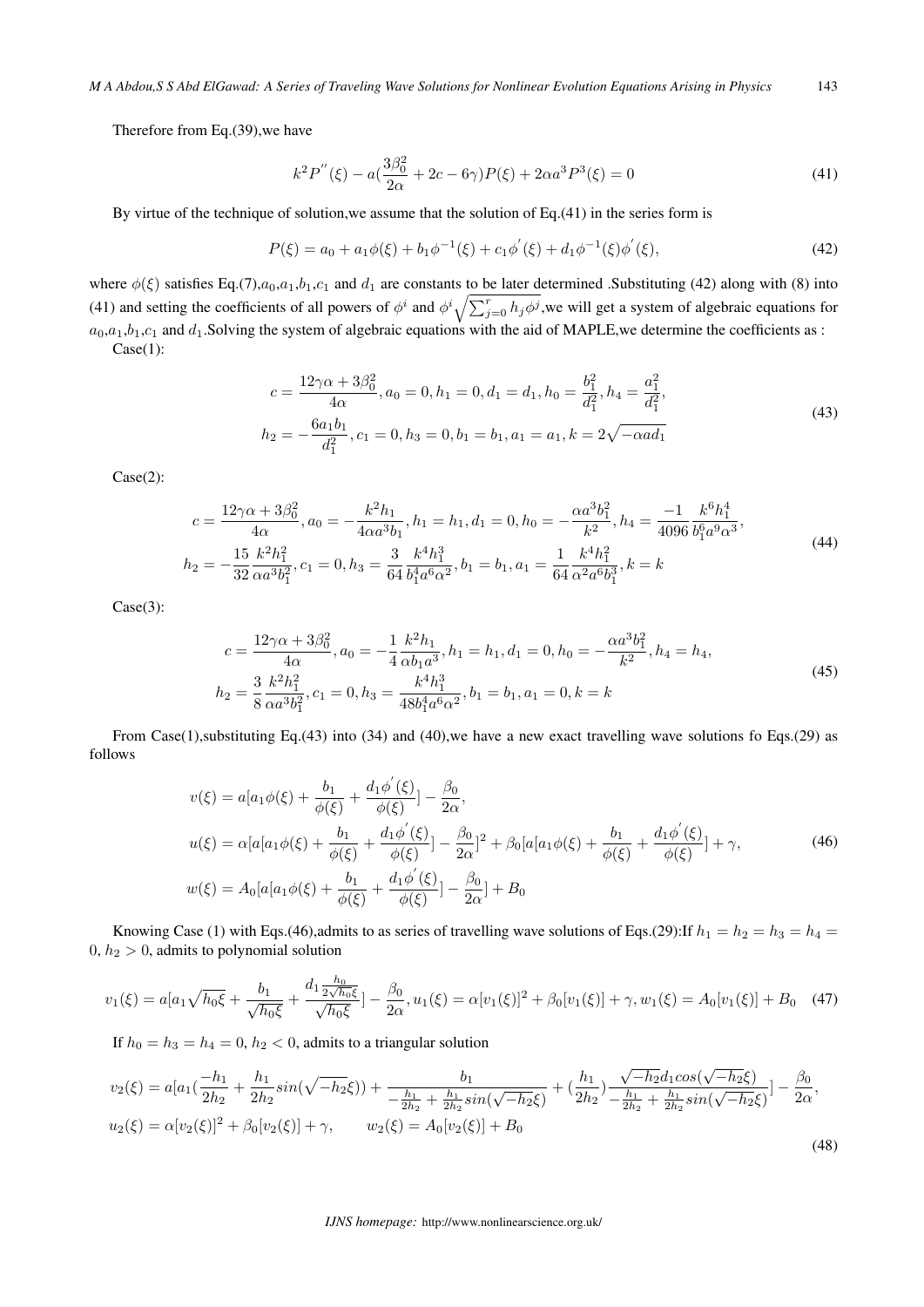If  $h_0 = h_3 = h_1 = 0$ ,  $h_2 < 0, h_4 > 0$ , admits to a triangular solution

$$
v_3(\xi) = a[a_1\sqrt{\frac{-h_2}{h_4}}sec(\sqrt{-h_2}\xi) + \frac{b_1}{\sqrt{\frac{-h_2}{h_4}}sec(\sqrt{-h_2}\xi)} + \frac{d_1\sqrt{\frac{-h_2}{h_4}}sec(\sqrt{-h_2}\xi)tan(\sqrt{-h_2}\xi)\sqrt{-h_2}}{\sqrt{\frac{-h_2}{h_4}}sec(\sqrt{-h_2}\xi)}] - \frac{\beta_0}{2\alpha},
$$
(49)  

$$
u_3(\xi) = \alpha[v_3(\xi)]^2 + \beta_0[v_3(\xi)] + \gamma,
$$
 
$$
w_3(\xi) = A_0[v_3(\xi)] + B_0
$$

When  $h_1 = h_3 = h_4 = 0$ ,  $h_0 > 0$ ,  $h_2 < 0$ , admits to a triangular solution

$$
v_4(\xi) = a[a_1\sqrt{\frac{-h_0}{h_2}}sin(\sqrt{-h_2}\xi) + \frac{b_1}{\sqrt{\frac{-h_0}{h_2}}sin(\sqrt{-h_2}\xi)} + \frac{d_1\sqrt{-h_2}\sqrt{\frac{-h_0}{h_2}}cos(\sqrt{-h_2}\xi)}{\sqrt{\frac{-h_0}{h_2}}sin(\sqrt{-h_2}\xi)}] - \frac{\beta_0}{2\alpha},
$$
  
\n
$$
u_4(\xi) = \alpha[v_4(\xi)]^2 + \beta_0[v_4(\xi)] + \gamma, \qquad w_4(\xi) = A_0[v_4(\xi)] + B_0
$$
\n(50)

When  $h_0 = h_1 = h_3 = 0$ ,  $h_0 > 0$ ,  $h_4 < 0$ , admits to a hyperbolic solution

$$
v_5(\xi) = a[a_1\sqrt{-\frac{h_2}{h_4}}sech(\sqrt{h_2}\xi) + \frac{b_1}{\sqrt{-\frac{h_2}{h_4}}sech(\sqrt{h_2}\xi)} + \frac{d_1\sqrt{h_2}\sqrt{-\frac{h_2}{h_4}}sech(\sqrt{h_2}\xi)tanh(\sqrt{h_2}\xi)}{\sqrt{-\frac{h_2}{h_4}}sech(\sqrt{h_2}\xi)}] - \frac{\beta_0}{2\alpha},
$$
(51)  

$$
u_5(\xi) = \alpha[v_5(\xi)]^2 + \beta_0[v_5(\xi)] + \gamma, \qquad w_5(\xi) = A_0[v_5(\xi)] + B_0
$$

From Case(2),inserting Eq.(44) into (34) and (40),admits to the new exact traveling wave solutions fo Eqs.(29) as follows

$$
v(\xi) = a \left[ -\frac{k^2 h_1}{4\alpha a^3 b_1} + \frac{1}{64} \frac{k^4 h_1^2}{\alpha^2 a^6 b_1^3} \phi(\xi) + \frac{b_1}{\phi(\xi)} \right] - \frac{\beta_0}{2\alpha},\tag{52}
$$

$$
u(\xi) = \alpha \left[a - \frac{k^2 h_1}{4\alpha a^3 b_1} + \frac{1}{64} \frac{k^4 h_1^2}{\alpha^2 a^6 b_1^3} \phi(\xi) + \frac{b_1}{\phi(\xi)}\right] - \frac{\beta_0}{2\alpha} \left[a - \frac{k^2 h_1}{4\alpha a^3 b_1} + \frac{1}{64} \frac{k^4 h_1^2}{\alpha^2 a^6 b_1^3} \phi(\xi) + \frac{b_1}{\phi(\xi)}\right] - \frac{\beta_0}{2\alpha} \left[a + \gamma, (53) - \frac{k^2 h_1}{4\alpha a^3 b_1} \phi(\xi)\right] - \frac{\beta_0}{2\alpha} \left[a - \frac{k^2 h_1}{4\alpha a^3 b_1} \phi(\xi)\right] - \frac{\beta_0}{2\alpha} \left[a - \frac{k^2 h_1}{4\alpha a^3 b_1} \phi(\xi)\right] - \frac{\beta_0}{2\alpha} \left[a - \frac{k^2 h_1}{4\alpha a^3 b_1} \phi(\xi)\right] - \frac{\beta_0}{2\alpha} \left[a - \frac{k^2 h_1}{4\alpha a^3 b_1} \phi(\xi)\right] - \frac{\beta_0}{2\alpha} \left[a - \frac{k^2 h_1}{4\alpha a^3 b_1} \phi(\xi)\right] - \frac{\beta_0}{2\alpha} \left[a - \frac{k^2 h_1}{4\alpha a^3 b_1} \phi(\xi)\right] - \frac{\beta_0}{2\alpha} \left[a - \frac{k^2 h_1}{4\alpha a^3 b_1} \phi(\xi)\right] - \frac{\beta_0}{2\alpha} \left[a - \frac{k^2 h_1}{4\alpha a^3 b_1} \phi(\xi)\right] - \frac{\beta_0}{2\alpha} \left[a - \frac{k^2 h_1}{4\alpha a^3 b_1} \phi(\xi)\right] - \frac{\beta_0}{2\alpha} \left[a - \frac{k^2 h_1}{4\alpha a^3 b_1} \phi(\xi)\right] - \frac{\beta_0}{2\alpha} \left[a - \frac{k^2 h_1}{4\alpha a^3 b_1} \phi(\xi)\right] - \frac{\beta_0}{2\alpha} \left[a - \frac{k^2 h_1}{4\alpha a^3 b_1} \phi(\xi)\right] - \frac{\beta_0}{2\alpha} \left[a - \frac{k^2 h_1}{4\alpha a^3 b
$$

$$
w(\xi) = A_0[a] - \frac{k^2 h_1}{4\alpha a^3 b_1} + \frac{1}{64} \frac{k^4 h_1^2}{\alpha^2 a^6 b_1^3} \phi(\xi) + \frac{b_1}{\phi(\xi)}] - \frac{\beta_0}{2\alpha} + B_0
$$
\n(54)

With the aid of Case (2) with Eqs.(54),admits as series of traveling wave solutions of Eqs.(29) as follows:If  $h_0 = h_1 =$  $h_3 = 0$ ,  $h_4 \neq 0$ , admits to exponential solution

$$
v_6(\xi) = a\left[-\frac{k^2h_1}{4\alpha a^3b_1} + \frac{1}{64}\frac{k^4h_1^2}{\alpha^2 a^6b_1^3}(\frac{h_3}{2h_4})exp(\frac{h_3}{2\sqrt{-h_4}}\xi) + \frac{b_1}{\frac{h_3}{2h_4}exp(\frac{h_3}{2\sqrt{-h_4}}\xi)}\right] - \frac{\beta_0}{2\alpha},
$$
  
\n
$$
u_6(\xi) = \alpha[v_6(\xi)]^2 + \beta_0[v_6(\xi)] + \gamma, \qquad w_6(\xi) = A_0[v_6(\xi)] + B_0
$$
\n(55)

If  $h_1 = h_3 = h_4 = 0, h_0 > 0, h_2 > 0$ , admits to a triangular solution

$$
v_7(\xi) = a \left[ -\frac{k^2 h_1}{4\alpha a^3 b_1} + \frac{1}{64} \frac{k^4 h_1^2}{\alpha^2 a^6 b_1^3} \sqrt{\frac{-h_0}{h_1}} sin(\sqrt{-h_2} \xi) + \frac{b_1}{\sqrt{\frac{-h_0}{h_1}} sin(\sqrt{-h_2} \xi)} \right] - \frac{\beta_0}{2\alpha},
$$
  
\n
$$
u_7(\xi) = \alpha [v_7(\xi)]^2 + \beta_0 [v_7(\xi)] + \gamma, \qquad w_7(\xi) = A_0 [v_7(\xi)] + B_0
$$
\n(56)

If  $h_0 = h_1 = h_3 = h_4 = 0$ ,  $h_4 > 0$ , admits to rational solution

$$
v_8(\xi) = a\left[-\frac{k^2h_1}{4\alpha a^3b_1} - \frac{1}{64}\frac{k^4h_1^2}{\alpha^2 a^6b_1^3} \frac{1}{\sqrt{h_4}}\xi + \frac{b_1}{\frac{1}{\sqrt{h_4}}\xi}\right] - \frac{\beta_0}{2\alpha}, \qquad u_8(\xi) = \alpha[v_8(\xi)]^2 + \beta_0[v_8(\xi)] + \gamma,
$$
  
\n
$$
w_8(\xi) = A_0[v_8(\xi)] + B_0
$$
\n(57)

If  $h_2 = h_4 = 0$ ,  $h_3 > 0$ , we have admits to Weierstrass elliptic solution

$$
v_9(\xi) = a \left[ -\frac{k^2 h_1}{4\alpha a^3 b_1} + \frac{1}{64} \frac{k^4 h_1^2}{\alpha^2 a^6 b_1^3} \psi\left(\frac{\sqrt{h_3}}{2} \xi, g_2, g_3\right) + \frac{b_1}{\psi\left(\frac{\sqrt{h_3}}{2} \xi, g_2, g_3\right)} \right] - \frac{\beta_0}{2\alpha},
$$
  
\n
$$
u_9(\xi) = \alpha [v_9(\xi)]^2 + \beta_0 [v_9(\xi)] + \gamma, \qquad w_9(\xi) = A_0 [v_9(\xi)] + B_0
$$
\n(58)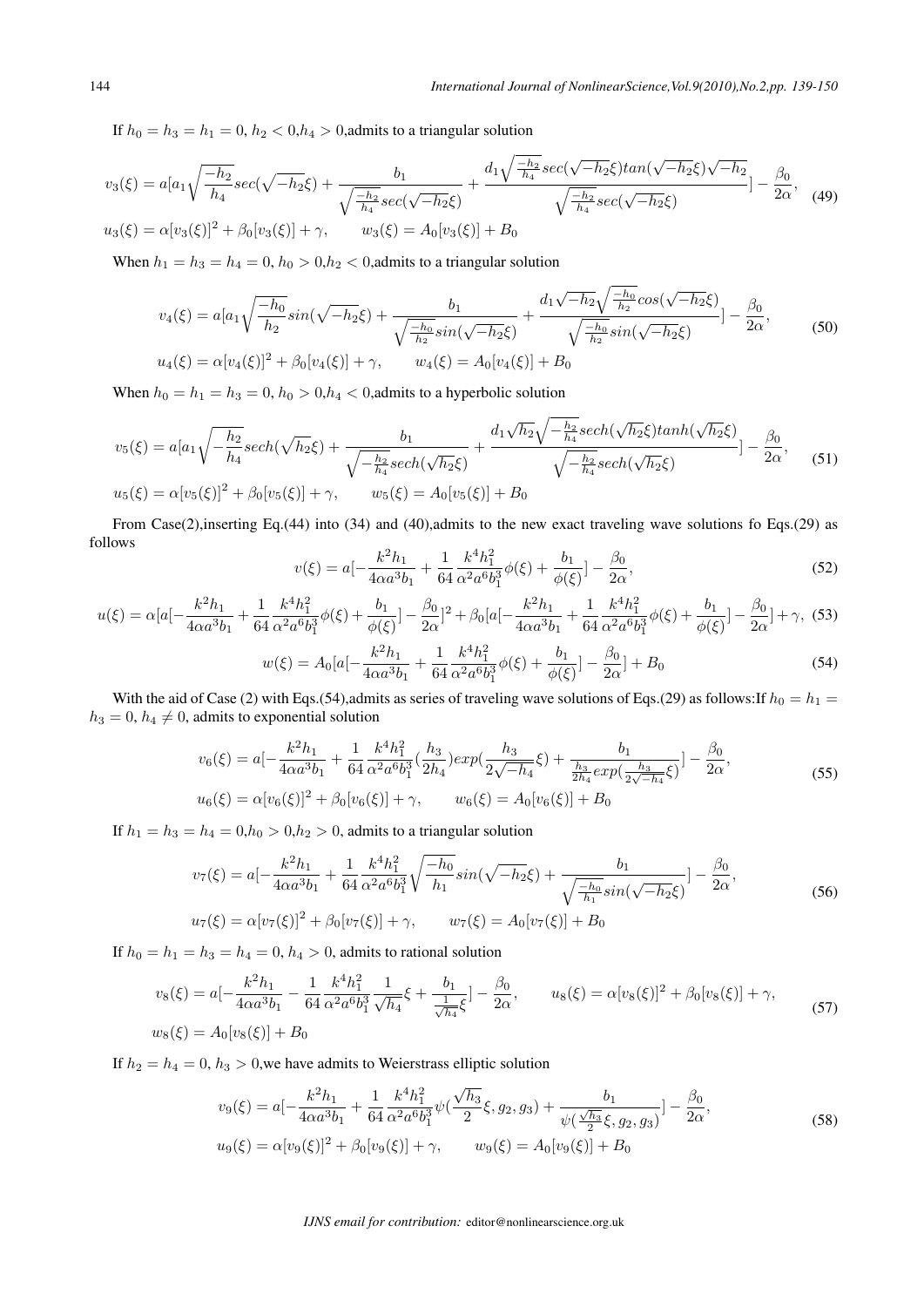When  $h_0 = h_4 = h_1 = 0, h_2 > 0$ , we have to a hyperbolic solution

$$
v_{10}(\xi) = a\left[-\frac{k^2h_1}{4\alpha a^3b_1} - \frac{1}{64}\frac{k^4h_1^2}{\alpha^2 a^6b_1^3}(\frac{h_2}{h_3})sech^2(\frac{\sqrt{h_2}}{2}\xi) - \frac{b_1}{(\frac{h_2}{h_3})sech^2(\frac{\sqrt{h_2}}{2}\xi)}\right] - \frac{\beta_0}{2\alpha},
$$
  
\n
$$
u_{10}(\xi) = \alpha[v_{10}(\xi)]^2 + \beta_0[v_{10}(\xi)] + \gamma,
$$
 
$$
w_{10}(\xi) = A_0[v_{10}(\xi)] + B_0
$$
\n(59)

Proceeding as before,inserting Eq.(45)into (34) and (40),we have to the new exact travelling wave solutions fo Eqs.(29) as follows

$$
v(\xi) = a\left[-\frac{k^2h_1}{4\alpha b_1a^3} + \frac{b_1}{\phi(\xi)}\right] - \frac{\beta_0}{2\alpha}, \qquad w(\xi) = A_0[a\left[-\frac{1}{4}\frac{k^2h_1}{\alpha b_1a^3} + \frac{b_1}{\phi(\xi)}\right] - \frac{\beta_0}{2\alpha}] + B_0,
$$
  

$$
u(\xi) = \alpha[a\left[-\frac{1}{4}\frac{k^2h_1}{\alpha b_1a^3} + \frac{b_1}{\phi(\xi)}\right] - \frac{\beta_0}{2\alpha}]^2 + \beta_0[a\left[-\frac{1}{4}\frac{k^2h_1}{\alpha b_1a^3} + \frac{b_1}{\phi(\xi)}\right] - \frac{\beta_0}{2\alpha}] + \gamma,
$$
 (60)

With the aid of Case (3) with Eqs.(60),admits as series of traveling wave solutions of Eqs.(29) as follows:If  $h_1 = h_3$  $h_4 = 0$ ,  $h_0 > 0, h_2 > 0$ , we have to a hyperbolic solution

$$
v_{11}(\xi) = a\left[-\frac{1}{4}\frac{k^2h_1}{\alpha b_1a^3} + \frac{b_1}{\sqrt{\frac{h_0}{h_2}}sinh(\sqrt{h_2}\xi)}\right] - \frac{\beta_0}{2\alpha}, \qquad u_{11}(\xi) = \alpha[v_{11}(\xi)]^2 - \beta_0[v_{11}(\xi)] + \gamma,
$$
\n
$$
w_{11}(\xi) = A_0[v_{11}(\xi)] + B_0,
$$
\n(61)

if  $h_0 = h_1 = h_4 = 0$ ,  $h_2 < 0$ , admits to a triangular solution

$$
v(\xi) = a\left[-\frac{k^2h_1}{4\alpha b_1 a^3} - \frac{b_1}{(\frac{h_2}{h_3})sec^2(\frac{\sqrt{-h_2}}{2}\xi)}\right] - \frac{\beta_0}{2\alpha}, \qquad u_{12}(\xi) = \alpha[v_{12}(\xi)]^2 - \beta_0[v_{12}(\xi)] + \gamma,
$$
  
\n
$$
w_{12}(\xi) = A_0[v_{12}(\xi)] + B_0, \qquad \xi = k(x - ct)
$$
\n(62)

#### 3.2 Example(2).The coupled Maccaris equations

A second instructive model is the coupled Maccaris equations [21]

$$
iQ_t + Q_{xx} + QR = 0, \qquad R_t + R_y + (|Q|^2)_x = 0.
$$
\n(63)

In order to seek exact solutions of Eqs.(63),we suppose

$$
Q(x, y, t) = u(x, y, t)exp[i(kx + \alpha y + \lambda t + l)],
$$
\n(64)

where  $k, \alpha$  and  $\lambda$  are constants to be later determined, is an arbitrary constant. Substituting Eq.(64) into Eqs.(63) and yields the following PDEs

$$
i(u_t + 2ku_x) + u_{xx} - (\lambda + k^2)u + uR = 0,
$$
\n(65)

$$
R_t + R_y + (u^2)_x = 0 \t\t(66)
$$

Using the transformation, we have

$$
u = u(\xi), R = R(\xi), \xi = w(x + \beta y - 2kt + x_0),
$$
\n(67)

where  $\beta$  and w are constants to be determined later, $x_0$  is an arbitrary constant,Eqs.(65) and (66) become the following ODEs

$$
w^2u - (\lambda + k^2)u + uR = 0,
$$
\n(68)

$$
(\beta - 2k)R' + (u^2)' = 0,\t(69)
$$

where prime denotes the differential with respect to  $\xi$ . Integrating Eq.(69) with respect to  $\xi$  and taking the integration constant as zero yields

$$
R = -\frac{1}{\beta - 2k}u^2(\xi)
$$
\n<sup>(70)</sup>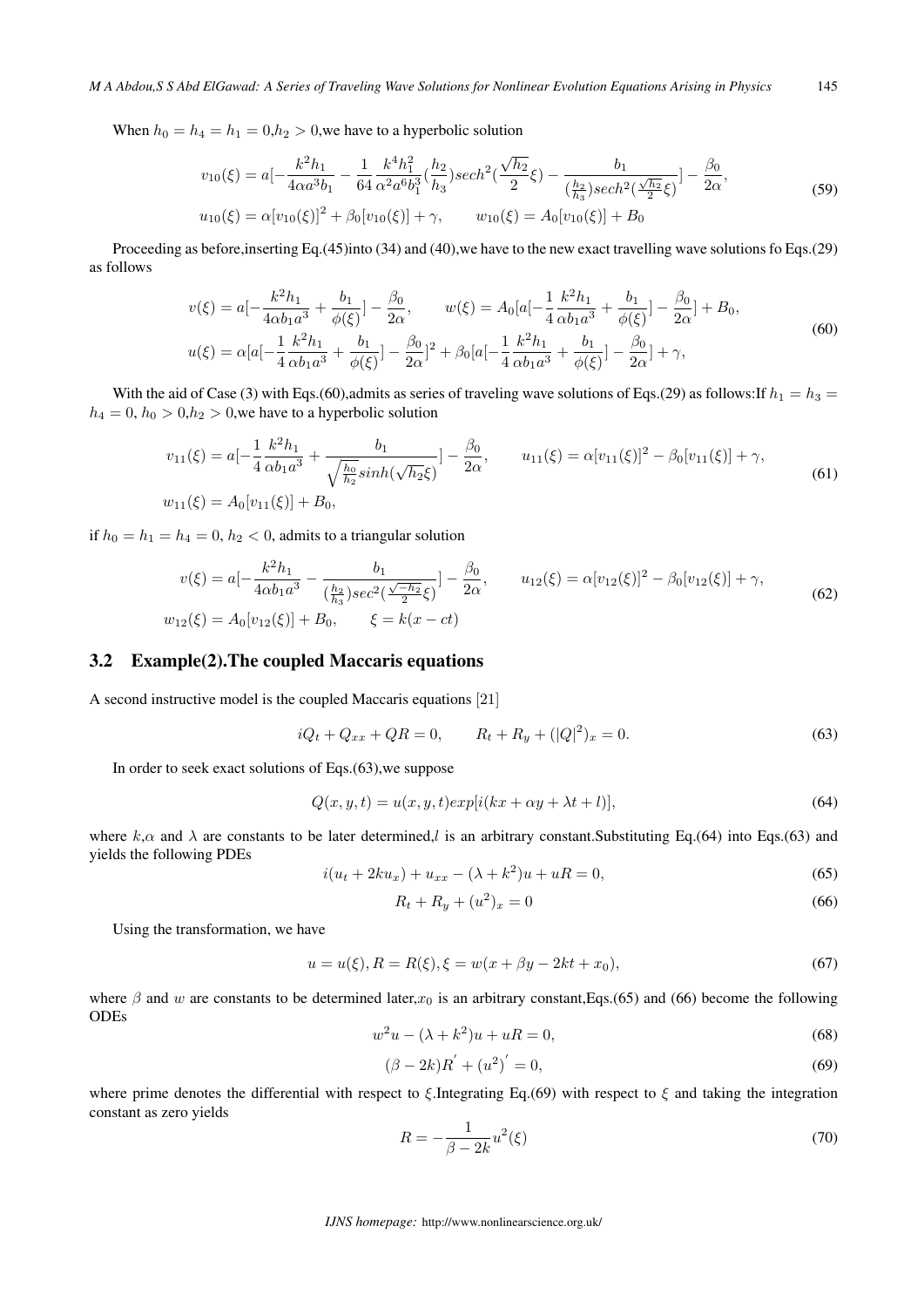Substituting Eq.(70) into (68), vields

$$
\beta^2 u''(\xi) - (\lambda + k^2)u(\xi) - \frac{1}{\beta - 2k}u^3(\xi) = 0,\tag{71}
$$

According to the proposed method,balancing the term  $u^3(\xi)$  with term  $u''(\xi)$  in Eq.(71) leads to  $n = 1$ . Therefore, we have

$$
u(\xi) = a_0 + a_1 \phi(\xi) + b_1 \phi^{-1}(\xi) + c_1 \phi'(\xi) + d_1 \phi^{-1}(\xi) \phi'(\xi),
$$
\n(72)

where  $a_0, a_1, b_1, c_1, d_1, c$  and  $k$  are constants to be later determined. Substituting (72) along with (8) into (71) and collecting coefficients of  $\phi^i$  and  $\phi^i \sqrt{\sum_{j=0}^r h_j \phi^j}$ , then seting each coefficients to zero to derive a set of algebraic equations for  $a_0,a_1,b_1,c_1$  and  $d_1$ . Solving the system of algebraic equations with the aid of MAPLE, we obtain three different cases of the coefficients as follows

Case(1):

$$
a_0 = \frac{h_1 \beta^2 (\beta - 2k)}{2b_2}, h_2 = 0, d_1 = 0, h_3 = \frac{h_1^3 \beta^4 (\beta^2 - 4k\beta + 4k^2)}{12b_1^4},
$$
  
\n
$$
k = k, b_1 = b_1, c_1 = 0, h_0 = 0, a_1 = 0, \lambda = -k^2, h_1 = h_1, h_4 = h_4,
$$
\n(73)

Case(2):

$$
c_1 = c_1, a_1 = a_1, h_1 = 0, h_4 = h_4, k = \frac{3\beta^3 h_4 - 4a_1^2}{6\beta^2 h_4}, b_1 = 0, h_2 = \frac{5a_1^2}{c_1^2}, d_1 = 0, h_3 = 0, a_0 = 0,
$$
  
\n
$$
h_0 = \frac{40a_1^4}{3h_4c_1^4}, \lambda = \frac{180\beta^6 a_1h_4^2 + 9c_1\beta^6 h_4^2 - 24c_1a_1^2h_4\beta^3 + 16c_1a_1^4}{36\beta^4 c_1h_4^2}
$$
\n(74)

Case(3):

$$
c_1 = 0, a_1 = a_1, h_1 = 0, h_0 = 0, k = \frac{\beta^3 - 2d_1^2}{2\beta^2}, h_4 = \frac{a_1^2}{d_1^2}, b_1 = 0, h_2 = 0, d_1 = d_1,
$$
  
\n
$$
h_3 = 0, a_0 = 0, \lambda = \frac{\beta^6 - 4d_1^2\beta^3 + 4d_1^4}{4\beta^4}
$$
\n(75)

With the aid of  $\text{Case}(1)$ , inserting Eq.(73) into (70) and (64), we have a new exact traveling wave solutions fo Eqs.(63) as follows

$$
u(\xi) = \left[\frac{h_1\beta^2(\beta - 2k)}{2b_1} + \frac{b_1}{\phi(\xi)}\right], \qquad Q(\xi) = \left[\frac{h_1\beta^2(\beta - 2k)}{2b_1} + \frac{b_1}{\phi(\xi)}\right]e^{i(kx + \alpha y + \lambda t + l)},\tag{76}
$$

$$
R(\xi) = -\frac{1}{\beta - 2k} \left[ \frac{h_1 \beta^2 (\beta - 2k)}{2b_1} + \frac{b_1}{\phi(\xi)} \right]^2 \tag{77}
$$

With the aid of Case (1) with Eqs.(70) and (64),admits as a series of travelling wave solutions of Eqs.(63) as follows:If  $h_0 = h_2 = h_1 = 0, h_4 < 0$ , admits to an exponential solution

$$
u_1(\xi) = \left[\frac{h_1\beta^2(\beta - 2k)}{2b_1} + \frac{b_1}{\frac{h_3}{2h_4}exp(\frac{h_3}{2\sqrt{-h_4}}\xi)}\right], Q_1(\xi) = \left[\frac{h_1\beta^2(\beta - 2k)}{2b_1} + \frac{b_1}{\frac{h_3}{2h_4}exp(\frac{h_3}{2\sqrt{-h_4}}\xi)}\right]e^{i(kx + \alpha y + \lambda t + l)},
$$
\n
$$
R_1(\xi) = -\frac{1}{\beta - 2k}\left[\frac{h_1\beta^2(\beta - 2k)}{2b_1} + \frac{b_1}{u_1(\xi)}\right]^2
$$
\n(78)

If  $h_0 = h_1 = h_2 = 0$ , we have a rational solution

$$
u_2(\xi) = \left[\frac{h_1 \beta^2 (\beta - 2k)}{2b_1} + \frac{b_1}{-\frac{4h_3}{h_3^2 \xi^2 - 4h_4}}\right], \qquad Q_2(\xi) = \left[\frac{h_1 \beta^2 (\beta - 2k)}{2b_1} + \frac{b_1}{-\frac{4h_3}{h_3^2 \xi^2 - 4h_4}}\right] e^{i(kx + \alpha y + \lambda t + l)},
$$
\n
$$
R_2(\xi) = -\frac{1}{\beta - 2k} \left[\frac{h_1 \beta^2 (\beta - 2k)}{2b_1} + \frac{b_1}{u_2(\xi)}\right]^2
$$
\n(79)

By using Case(2),inserting Eq.(74) into (70) and (64),we have a new exact traveling wave solutions for Eqs.(63) as follows

$$
u(\xi) = [a_1 \phi(\xi) + c_1 \phi'(\xi)], \qquad Q(\xi) = [a_1 \phi(\xi) + c_1 \phi'(\xi)]e^{i(kx + \alpha y + \lambda t + l)}, \tag{80}
$$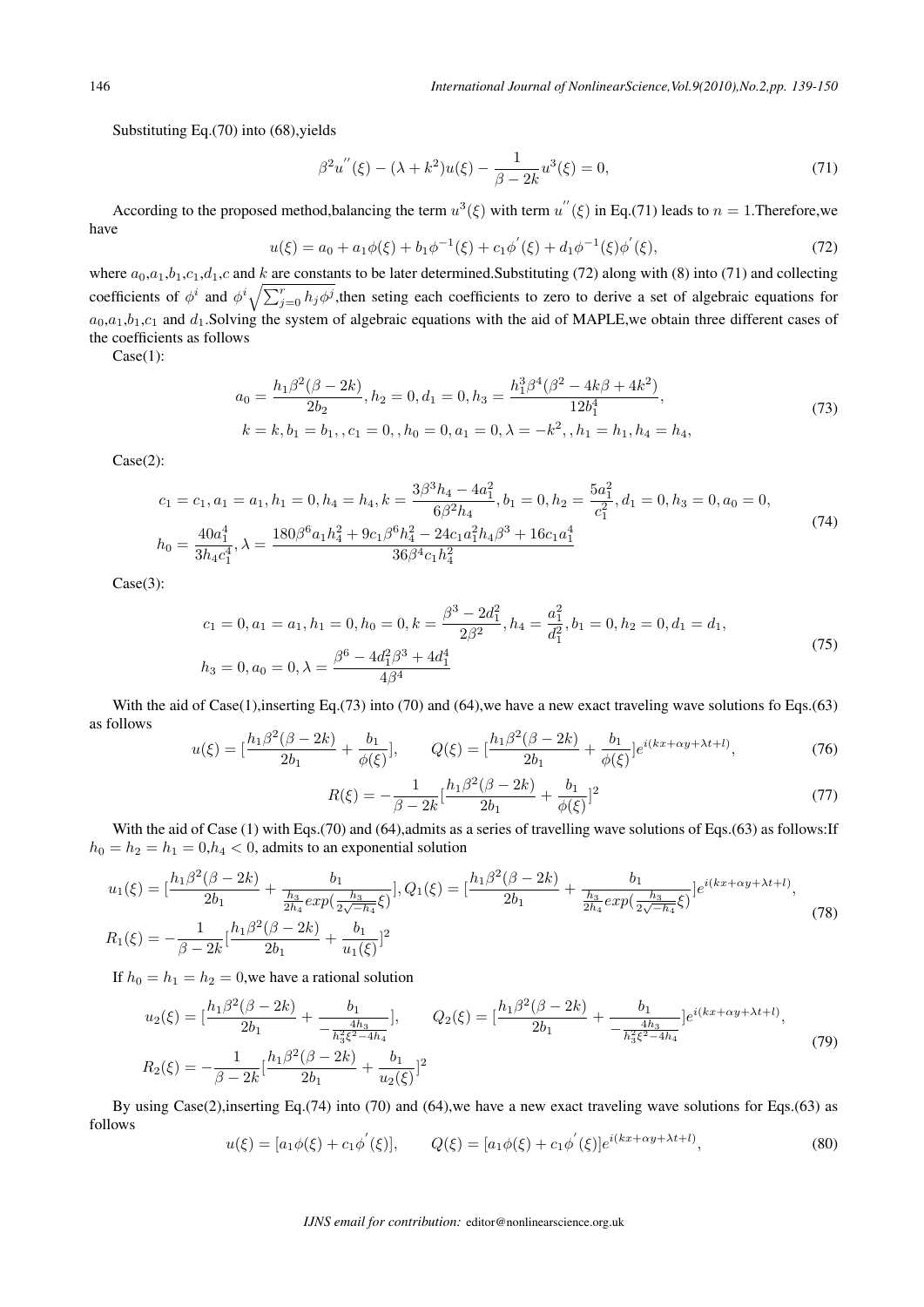*M A Abdou,S S Abd ElGawad: A Series of Traveling Wave Solutions for Nonlinear Evolution Equations Arising in Physics* 147

$$
R(\xi) = -\frac{1}{\beta - 2k} [a_1 \phi(\xi) + c_1 \phi'(\xi)]^2
$$
\n(81)

From Case (2),Eqs.(80) and (81),yields a series of travelling wave solutions of Eqs.(63) as :If *ℎ*<sup>1</sup> = *ℎ*<sup>3</sup> = *ℎ*<sup>4</sup> = 0,*ℎ*<sup>0</sup> *>*  $0,h_2 > 0$ , admits to a hyperbolic solution

$$
u_3(\xi) = [a_1 \sqrt{\frac{h_0}{h_2}} \sinh(\sqrt{h_2}\xi) + c_1 \sqrt{\frac{h_0}{h_2}} \sinh(\sqrt{h_2}\xi) \sqrt{h_2} \cosh(\sqrt{h_2}\xi)],
$$
  
\n
$$
Q_3(\xi) = [a_1 \sqrt{\frac{h_0}{h_2}} \sinh(\sqrt{h_2}\xi) + c_1 \sqrt{\frac{h_0}{h_2}} \sinh(\sqrt{h_2}\xi) \sqrt{h_2} \cosh(\sqrt{h_2}\xi)] e^{i(kx + \alpha y + \lambda t + l)},
$$
\n(82)

$$
R_3(\xi) = -\frac{1}{\beta - 2k} [u_3(\xi)]^2
$$
\n(83)

If  $h_1 = h_3 = h_4 = 0, h_0 > 0, h_2 < 0$ , admits to a triangular solution

$$
u_4(\xi) = [a_1 \sqrt{\frac{h_0}{h_2}} sin(\sqrt{h_2} \xi) + c_1 \sqrt{\frac{h_0}{h_2}} sin(\sqrt{h_2} \xi) \sqrt{h_2} cos(\sqrt{h_2} \xi)],
$$
  
\n
$$
Q_4(\xi) = [a_1 \sqrt{\frac{h_0}{h_2}} sin(\sqrt{h_2} \xi) + c_1 \sqrt{\frac{h_0}{h_2}} sin(\sqrt{h_2} \xi) \sqrt{h_2} cos(\sqrt{h_2} \xi)] e^{i(kx + \alpha y + \lambda t + l)},
$$
\n(84)

$$
R_4(\xi) = -\frac{1}{\beta - 2k} [u_4(\xi)]^2
$$
\n(85)

By using Case(3),with Eqs.(70) and (74),we have a new exact traveling wave solutions fo Eqs.(63) as

$$
u(\xi) = [a_1 \phi(\xi) + \frac{d_1 \phi'(\xi)}{\phi(\xi)}], \qquad Q(\xi) = [a_1 \phi(\xi) + \frac{d_1 \phi'(\xi)}{\phi(\xi)}]e^{i(kx + \alpha y + \lambda t + l)}, \tag{86}
$$

$$
R(\xi) = -\frac{1}{\beta - 2k} [a_1 \phi(\xi) + \frac{d_1 \phi'(\xi)}{\phi(\xi)}]^2,
$$
\n(87)

From Case (3), If  $h_0 = h_1 = h_2 = h_3 = 0, h_4 > 0$ , admits to a rational solution

$$
u_5(\xi) = \left[ -a_1 \frac{1}{\sqrt{h_4}} \xi + \frac{d_1 \frac{1}{\sqrt{h_4 \xi^2}}}{-\frac{1}{\sqrt{h_4}} \xi} \right], \qquad Q_5(\xi) = \left[ -a_1 \frac{1}{\sqrt{h_4 \xi}} + \frac{d_1 \frac{1}{\sqrt{h_4 \xi^2}}}{-\frac{1}{\sqrt{h_4 \xi}}} \right] e^{i(kx + \alpha y + \lambda t + l)}, \tag{88}
$$

$$
R_5(\xi) = -\frac{1}{\beta - 2k} [u_5(\xi)]^2, \qquad \xi = w(x + \beta y - 2kt + x_0)
$$
\n(89)

#### 3.3 Example(3).The generalized-Zakharov equations

The generalized Zakharov equations for the complex envelope  $\psi(x, t)$  of the high-frequency wave and the real lowfrequency field  $v(x, t)$  in the form [14]

$$
i\psi_t + \psi_{xx} - 2\lambda |\psi|^2 \psi + 2\psi v = 0,
$$
\n(90)

$$
v_{tt} - v_{xx} + (|\psi|^2)_{xx} = 0,
$$
\n(91)

where the cubic term in Eq.(90) describes the nonlinear-self interaction in the high frequency subsystem, such a term corresponds to a self-focusing effect in plasma physics. The coefficient  $\lambda$  is a real constant that can be a postive or negative number.Let us assume the traveling wave solution of Eqs.(90) and (91) in the form

$$
\psi(x,t) = e^{i\eta}u(\xi), v = v(\xi), \qquad \eta = \alpha x + \beta t, \xi = k(x - 2\alpha t),
$$
\n(92)

where  $u(\xi)$  and  $v(\xi)$  are real functions,the constants  $\alpha, \beta$  and k are to be determined.Substituting (92) into Eqs.(90) and (91),we have

$$
k2u'' + 2uv - (\alpha2 + \beta)u - 2\lambda u3 = 0,
$$
\n(93)

$$
k^{2}(4\alpha^{2}-1)v'' + k^{2}(u^{2})'' = 0
$$
\n(94)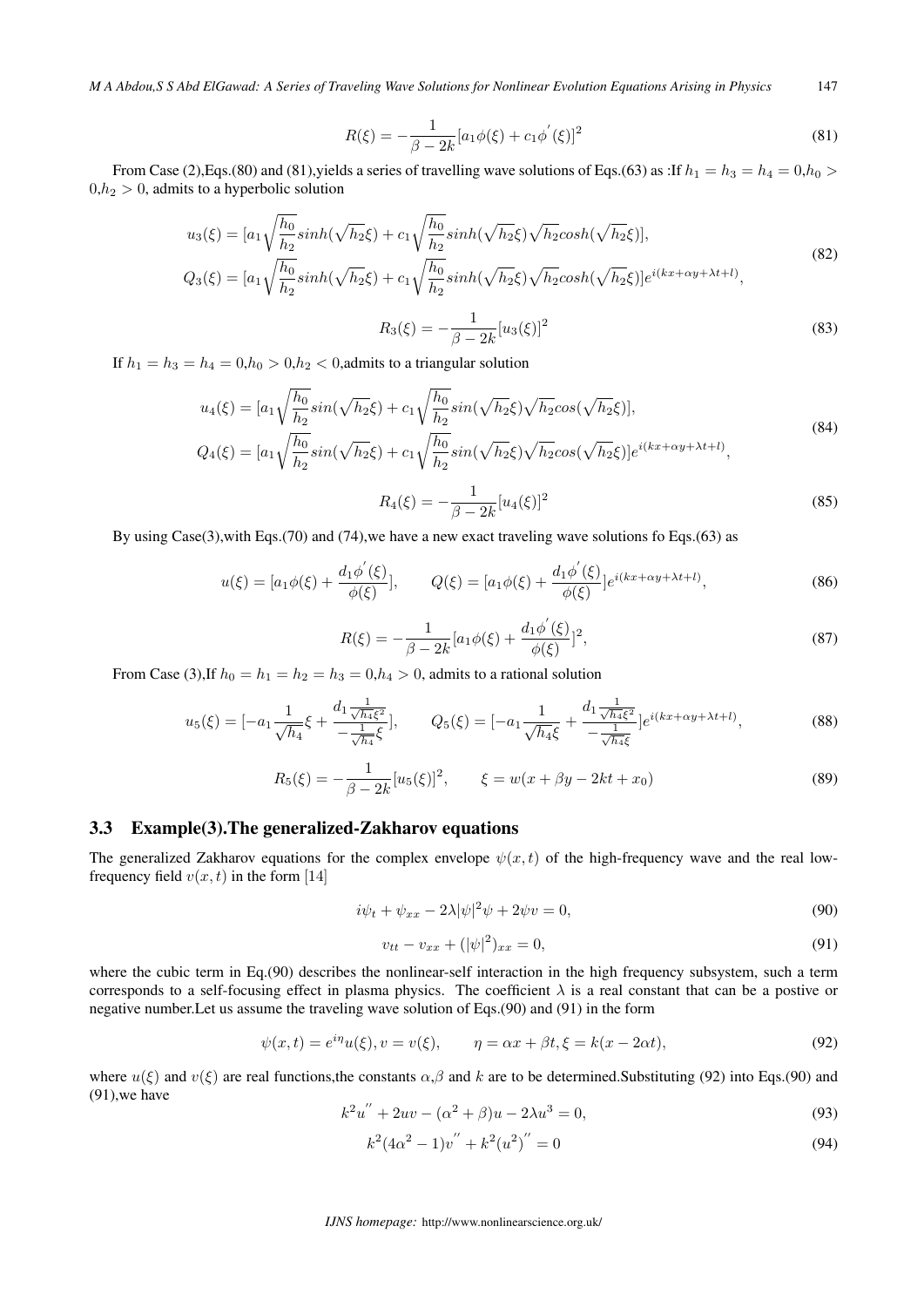In order to simplify ODEs (93) and (94), integrating Eq.(94) once and taking integration constant as zero, we integrate, which yields

$$
v(\xi) = \frac{u^2}{(1 - 4\alpha^2)} + C_0, if \alpha^2 \neq \frac{1}{4},
$$
\n(95)

where  $C_0$ -integration constant.Inserting Eq.(95) into (93), we have

$$
k^{2}u'' + [2C - \alpha^{2} - \beta]u + 2[\frac{1}{1 - 4\alpha^{2}} - \lambda]u^{3} = 0
$$
\n(96)

Considering the homogeneous balance in Eq.(96), yields  $n = 1$ . Thus the ansatz solutions of Eq.(96) can be expressed by

$$
u(\xi) = a_0 + a_1 \phi(\xi) + b_1 \phi^{-1}(\xi) + c_1 \phi'(\xi) + d_1 \phi^{-1}(\xi) \phi'(\xi)
$$
\n(97)

Proceeding as before,substituting (97) and inserting (8) into (96) and using MAPLE,yields as set of algebraic equations for  $a_0,a_1,b_1,c_1,d_1,k$  and  $\lambda$ . Solving the system of algebraic equations, we have

$$
h_0 = 0, b_1 = 0, h_2 = -\frac{(\alpha^2 - 2C_0 + \beta)^2}{3k^4}, c_1 = 0,
$$
  
\n
$$
h_1 = \frac{4(32\lambda\alpha^4 + 32\lambda\beta\alpha^2 + 8\alpha^2 - 9\lambda\alpha^2 - 64\lambda C_0\alpha^2 + 8\beta - 16C_0 + 18\lambda C_0 - 9\lambda)}{k^2\lambda},
$$
  
\n
$$
d_1 = \sqrt{-\frac{1 - 4\alpha^2}{4 - 4\lambda + 16\lambda\alpha^2}}k, a_0 = \frac{-\alpha^2 + 4\beta\alpha^2 + 2C_0 - 8C_0\alpha^2 + 4\alpha^2 - \beta}{12(1 - \lambda + 4\lambda\alpha^2)\sqrt{-\frac{1 - 4\alpha^2}{4 - 4\lambda + 16\lambda\alpha^2}}k},
$$
  
\n
$$
h_4 = \frac{(\beta^2 + 2\beta\alpha^2 - 4C_0\beta + \alpha^4 - 4C_0\alpha^2 + 4C_0^2)^2\lambda^2}{46656k^8(1 - \lambda + 4\lambda\alpha^2)^2},
$$
  
\n
$$
a_1 = \frac{(\beta^2 + 2\beta\alpha^2 - 4C_0\beta + \alpha^4 - 4C_0\alpha^2 + 4C_0^2)\sqrt{-\frac{1 - 4\alpha^2}{4 - 4\lambda + 16\lambda\alpha^2}}}{k^3(1 - \lambda + 4\lambda\alpha^2)},
$$
  
\n
$$
h_3 = -\frac{(\alpha^2 - 2C_0 + \beta)(\beta^2 + 2\beta\alpha^2 - 4C_0\beta + \alpha^4 - 4\alpha^2C_0 + 4C_0^2)\lambda}{108(1 - \lambda + 4\lambda\alpha^2)k^6}
$$
 (98)

Inserting Eq.(98) into Eqs.(92) and (95),admits to a new exact traveling wave solution as follows

$$
u(\xi) = \left[\frac{-\alpha^2 + 4\beta\alpha^2 + 2C_0 - 8C_0\alpha^2 + 4\alpha^2 - \beta}{12(1 - \lambda + 4\lambda\alpha^2)\sqrt{-\frac{1 - 4\alpha^2}{4 - 4\lambda + 16\lambda\alpha^2}}k}\right] + \frac{(\beta^2 + 2\beta\alpha^2 - 4C_0\beta + \alpha^4 - 4C_0\alpha^2 + 4C_0^2)\sqrt{-\frac{1 - 4\alpha^2}{4 - 4\lambda + 16\lambda\alpha^2}}\lambda}{k^3(1 - \lambda + 4\lambda\alpha^2)}\phi(\xi) + \sqrt{-\frac{1 - 4\alpha^2}{4 - 4\lambda + 16\lambda\alpha^2}}k\frac{\phi'(\xi)}{\phi(\xi)}\right],
$$
\n
$$
\psi(\xi) = u(xi)e^{i(\alpha x + \beta t)},
$$
\n(100)

$$
v(\xi) = \frac{u^2(\xi)}{1 - 4\alpha^2} + C_0, \qquad \xi = k(x - 2\alpha t)
$$
\n(101)

From Eqs.(99) and (100),we obtain a series of a new exact traveling wave solutions as follows:If  $h_0 = h_3 = h_4 =$  $0,h_2 < 0$ , admits to a triangular solution

$$
u_1(\xi) = [a_0 + a_1(\frac{-h_1}{2h_2} + \frac{h_1}{2h_2}sin(\sqrt{-h_2}\xi)) + d_1[-\frac{h_1}{2h_2} + \frac{h_1}{2h_2}sin(\sqrt{-h_2}\xi)]^{-1}\sqrt{-h_2}(\frac{h_1}{2h_2})cos(\sqrt{-h_2}\xi)],
$$
  

$$
\psi_1(\xi) = u_1(\xi)e^{i(\alpha x + \beta t)}, \qquad v_1(\xi) = \frac{u_1^2(\xi)}{1 - 4\alpha^2} + C_0
$$
\n(102)

If  $h_0 = h_3 = h_4 = 0, h_2 > 0$ , admits to a hyperbolic solution

$$
u_2(\xi) = a_0 + a_1 \left(\frac{-h_1}{2h_2} + \frac{h_1}{2h_2} \sinh(2\sqrt{h_2}\xi)\right) + d_1 \left[\frac{-h_1}{2h_2} + \frac{h_1}{2h_2} \sinh(2\sqrt{h_2}\xi)\right]^{-1} \sqrt{h_2} \left(\frac{h_1}{2h_2}\right)
$$
  
\n
$$
\sinh(2\sqrt{h_2}\xi)\cosh(2\sqrt{h_2}\xi), \qquad \psi_2(\xi) = u_2(\xi)e^{i(\alpha x + \beta t)}, \qquad v_2(\xi) = \frac{u_2^2(\xi)}{1 - 4\alpha^2} + C_0
$$
\n(103)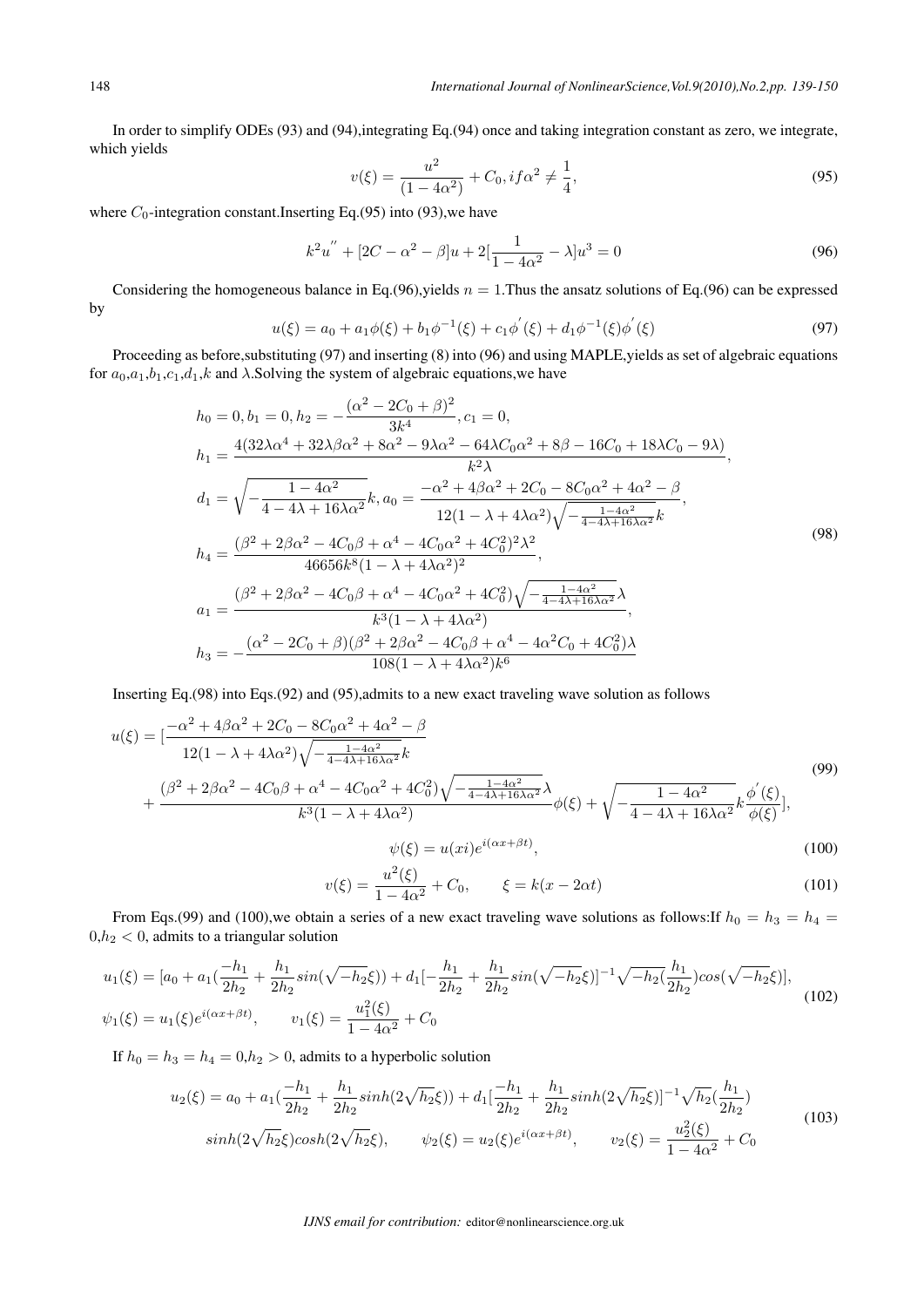If  $h_0 = h_1 = h_4 = 0, h_2 > 0$ , admits to a hyperbolic solution

$$
u_3(\xi) = a_0 - a_1 \frac{h_2}{h_3} sech^2(\frac{\sqrt{h_2}}{2}\xi) + d_1[-\frac{h_2}{h_3} sech^2(\frac{\sqrt{h_2}}{2}\xi)]^{-1} \frac{h_2^{3/2}}{h_3} sech^2(\frac{\sqrt{h_2}}{2}\xi) tanh(\frac{\sqrt{h_2}}{2}\xi),
$$
  

$$
\psi_3(\xi) = u_3(\xi)e^{i(\alpha x + \beta t)}, \qquad v_3(\xi) = \frac{u_3^2(\xi)}{1 - 4\alpha^2} + C_0
$$
 (104)

If  $h_0 = h_1 = h_2 = 0, h_4 < 0$ , admits to a exponentional solution

$$
u_4(\xi) = a_0 + a_1(\frac{h_3}{2h_4})exp(\frac{h_3}{2\sqrt{-h_4}}\xi) + d_1[\frac{h_3}{2h_4}exp(\frac{h_3}{2\sqrt{-h_4}}\xi)]^{-1}\frac{-h_3^2}{4h_4\sqrt{-h_4}\xi^2}exp(\frac{h_3}{2\sqrt{-h_4}}\xi)
$$
  

$$
\psi_4(\xi) = u_4(\xi)e^{i(\alpha x + \beta t)}, \qquad v_4(\xi) = \frac{u_4^2(\xi)}{1 - 4\alpha^2} + C_0
$$
 (105)

If  $h_0 = h_1 = h_2 = 0, h_4 < 0, h_2 < 0$ , admits to a triangular solution

$$
u_5(\xi) = a_0 + a_1 \sqrt{\frac{-h_2}{h_4}} sec(\sqrt{-h_2} \xi) + d_1 [\sqrt{\frac{-h_2}{h_4}} sec(\sqrt{-h_2} \xi)]^{-1} \sqrt{-h_2} \sqrt{\frac{-h_2}{h_4}} sec(\sqrt{-h_2} \xi) tan(\sqrt{-h_2} \xi),
$$
  
\n
$$
\psi_5(\xi) = u_5(\xi) e^{i(\alpha x + \beta t)}, \qquad v_5(\xi) = \frac{u_5^2(\xi)}{1 - 4\alpha^2} + C_0
$$
\n(106)

### 4 Conclusions

An extended algebraic method with a computerized symbolic computation has been proposed to obtain new exact solutions to three nonlinear evolution equations arising in nonlinear mathematical physics.The validity of this method has been tested by applying it successfully to generalized Hirota-Satsuma coupled KdV system,coupled Maccaris equations and generalized-Zakharov equations.As a results,the exact traveling wave solution are obtained include soliton solutions,rational solutions,triangular periodic solutions,Jacobi and Weierstrass doubly periodic wave solutions.Among them,the Jacobi elliptic periodic wave solutions exactly degenerate to the soliton solutions at a certain limit condition.It is worthwhile to mention that the method is straightforward and concise,and it can also be applied to other nonlinear evolution equations in physics.This is our task in future.

#### Acknowledgements

The author would like to express his sincere appreciations to Prof.Dr.S.A.El-Wakil for his continuous encouragement.

## References

- [1] R. Hirota. Exact solutions of the  $KdV$  equation for multiple collisions of solitons. *Phys.Rev.Letter.*, 27:(1979),1192.
- [2] M. Wadati and K. Konno. Simple Derivation of Bucklund Transformation from Riccati Form of Inverse Method. *Prog.of Theor.Physics*., 53(6):(1975),1652-1656.
- [3] M. Wadati. Wave Propagation in Nonlinear Lattice. *I,Journal of the Physical Society of Japan.,* 38(3):(1975), 673- 680.
- [4] Y Peng. New exact solutions to a new Hamiltonian Amplitude Equations.*J.Phys Soc Jpn.*, 72(8):(2003),1889-1890.
- [5] S Yu, and Lixin Tian. Nonsymmetrical Kink solution of generalized KdV equation with variable coefficients. *International Journal of Nonlinear Science*., 5:(2008),71-78
- [6] E. M. Abulwafa, M. A. Abdou and A. A. Mahmoud. Nonlinear fluid flows in pipe-lik domain problem using variational iteration method. *Chaos,Solitons and Fractals*., 32:(2007),1384-1397.
- [7] M. A. Abdou and A .Elhanbaly. Construction of periodic and solitary wave solutions by the extended Jacobi elliptic function expansion method. *Communcation in Nonlinear Science and Numerical Simulation*., 12:(2007),1229-1241.
- [8] S. A. El-Wakil and M. A. Abdou. New exact travelling wave solutions of two nonlinear physical models. *Nonlinear Analysis*., 68:(2008),235-245.
- [9] M. A. Abdou. Exact periodic wave solutions to some nonlinear evolution equations. *International Journal of Nonlinear Science*., 5:(2008),1-9.